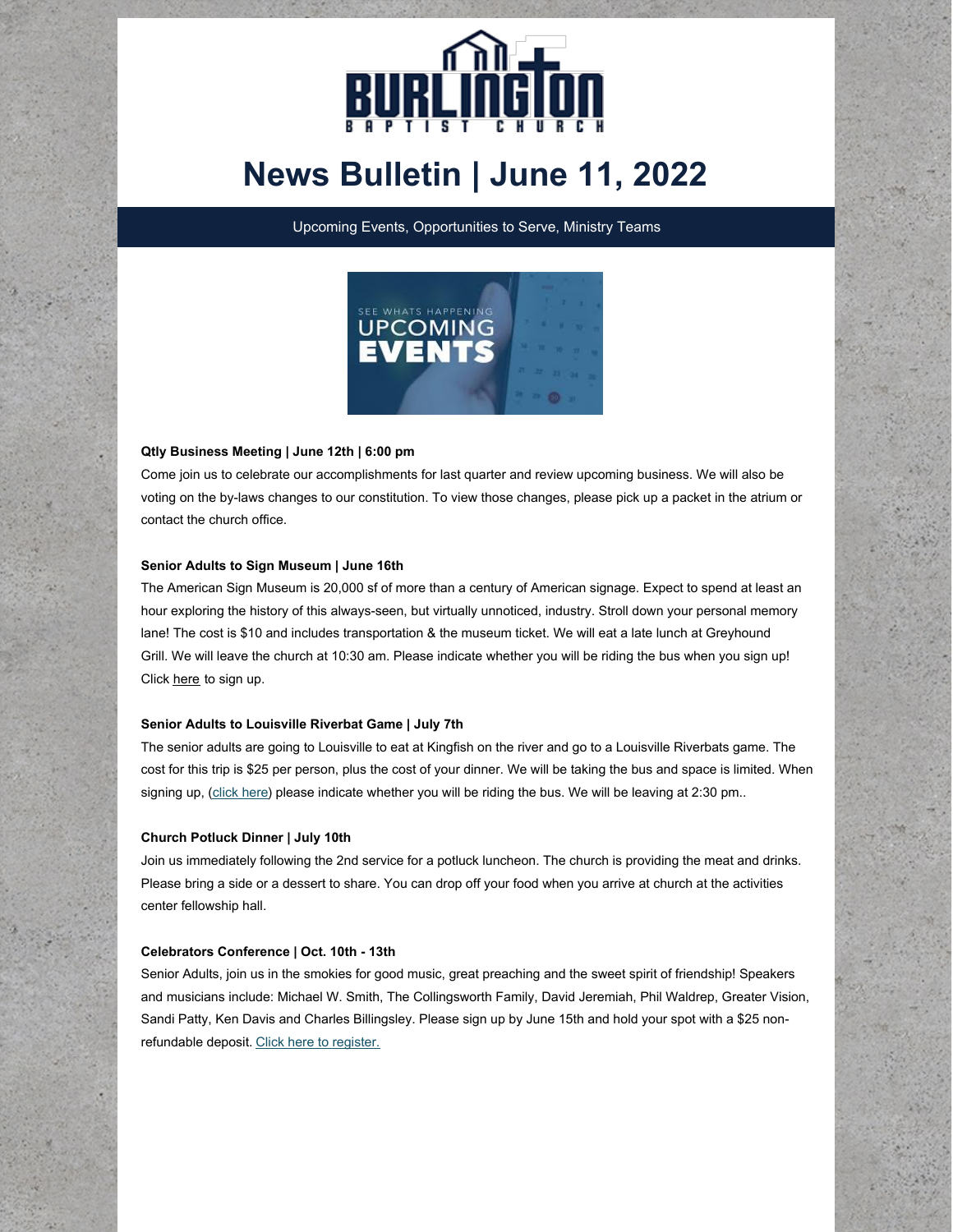

**Sunday 8:30 am |** On-Campus Worship Service **9:30 am |** Bible Study Groups Meet On-Campus **10:45 am |** On-Campus Worship Service, Facebook Live & Website

# **Monday**

**9:00 am |** "Blessed" Women's Bible Study meet

# **Tuesday**

**7:00 pm |** Young Adults Meet on Campus **7:30 pm |** Two By Two Podcast with Danny & Bro. Harold via Facebook & **Website** 

## **Wednesday**

**6:30 pm |** Every Man a Warrior **7:00 pm |** Students Meet on Campus **8:30 pm |** College Class Meets in the Activities Center



**June 11th |** Mardee Montague **June 12th |** Sean Lyle **June 13th |** Chuck Charles, Su Sidwell, Brinkley Shircliff, Ace Shircliff, Frank Kerns **June 14th |** Genny Guthrie, Pat Stephens, Liam Paizee **June 15th |** Clyde Calhoun, Travis Rymer **June 17th |** Austin Hacker, Hunter Simmons **June 18th |** Bobby Sebree, Joe Shuff, Brad Clore, Laura Stork **June 21st |** Riley Flerlage, Ken Sharp, Sarah Webb **June 22nd |** Katie Shuff **June 23rd |** Bo Moore **June 24th |** Payton Bromley **June 25th |** Amber Flerlage, Harper Grace Huffman



# **DEACONS ON CALL FOR JUNE**

Julian Allen | 859-240-8114 John White | 859-663-6073

#### **DOLLAR CLUB MEMBERS FOR JUNE**

Jessica Graham | 859-991-2030 Rob Seaver | 812-371-8905 Jim Westphal | 513-600-0193 & Patti Westphal | 513-600-0194

## **FIRST IMPRESSION & COUNTING TEAMS**

6/12: Team 2 6/19: Team 3

## **MEDICAL TEAM**

6/12: Stacey Weber 6/19: Kim Hoskins



**Upward Leadership:** We are looking for someone who would be willing to work with Carl Smith and Dan Fields in leading our Upward program this year and eventually transition into leading our Upward program in the future. If interested, please contact Carl Smith or the church office.

Karen Ratcliff is going on a mission trip to Alaska in June. She would like to collect gift cards to give out while she is there. If you would like to purchase a gift card to Home Depot, McDonalds, Dairy Queen, Arby's or Walmart. Please drop them off in the card box at the Starting Point Desk by June 12th.

Molly Jones (our international missionary) has a group of women that meet and have hand-crafted items for sale. Check it out! <https://www.ayusewingproject.com/>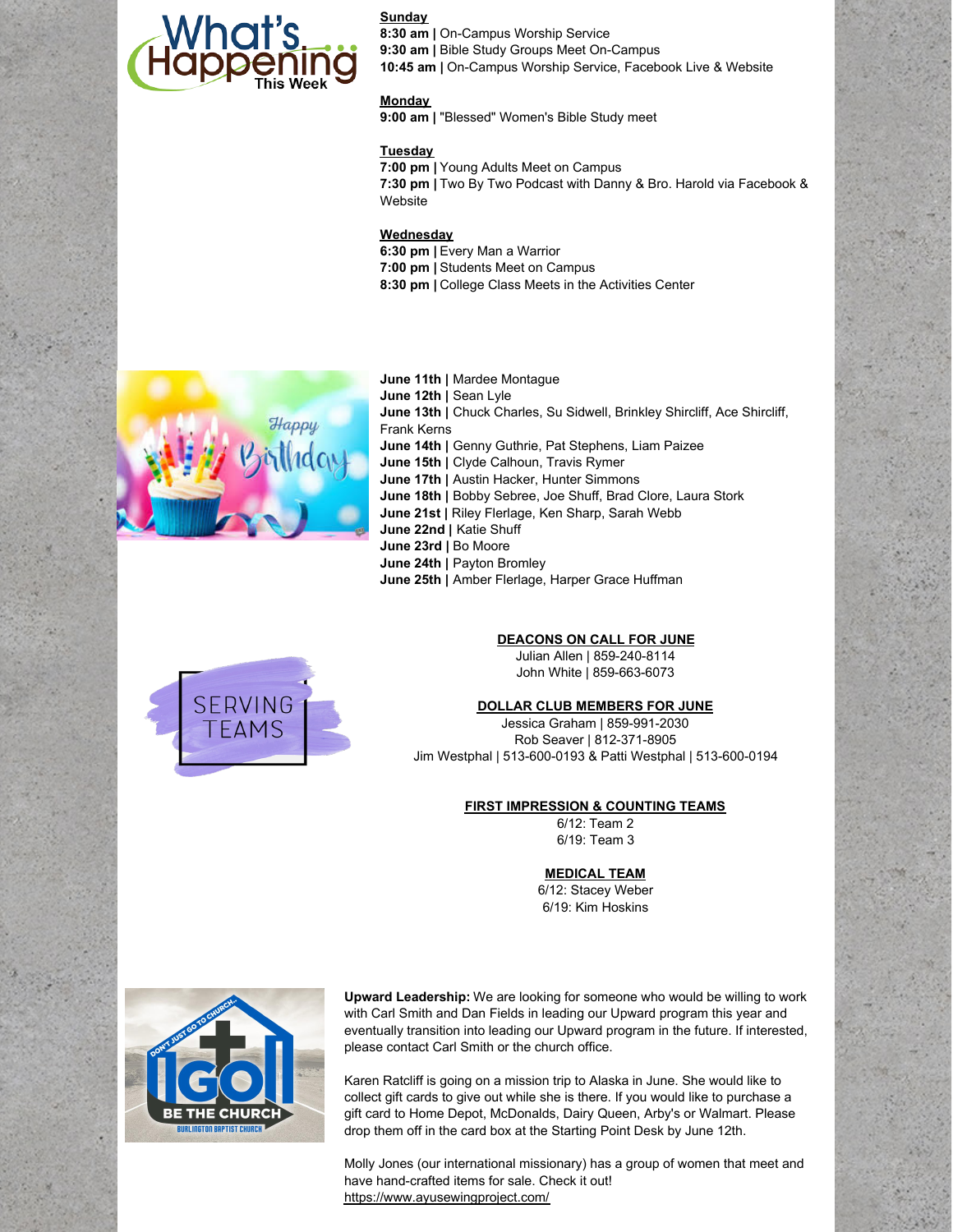Volunteers are needed for our **First Impression Team**! This team includes our greeters, minglers and Starting Point Desk Host. Please call the church office if you are interested in serving! 859-586-6529

Our Diaper "Doo-ty" Ministry is thrilled to offer 6 mos of diapers for active members of BBC in 2020! We need diaper sizes 1, 2 & 3's. Not only do our members receive diapers, but our craft group includes a baby blanket as well! So, if you are expecting, please make sure to notify Beth Claxon, Joanne Ford or Rowena Bush.

Our next **Commodities Food Distribution** will be June 14th. We are in need of plastic bags, especially the Kroger white pick-up bags. The supplemental items needed are: Toilet Paper, Toothpaste, Toothbrushes, Deodorant, Spaghetti Sauce, and Jelly. You may drop these items off at the church office. Thank you for supporting our food pantry!



NG **N**OFFERING



**June 12th | John the Baptist | Luke 3:1-22 June 19th | Temptations | Luke 4:1-13 June 26th | Guest Speaker: Michael Cabell July 3rd | Jesus' Purpose | Luke 4:14-30 July 10th | Jesus' Healing | Luke 4:31-44 July 17th | Jesus' Disciples | Luke 5:1-11**

**Last Week's Giving:** \$26,699.78 **Budgeted YTD:** \$510,761.00 **Giving YTD:** \$509,232.90 **Difference: -\$1,528.10 Other Designated Gifts:** \$797.00

**Learning From Luke**



# **ATTENDANCE LAST WEEK**

**8:30 Service:** 123 **10:45 Service:** 196 **Online: 19 Total Sunday Services: 319**



I would like to express my sincere thanks and appreciation for all the prayers, cards, food, and phone calls while I have been recuperating from knee replacement. We truly have a loving, caring church family. Thank you again. ~Anetha King



#### **Southern Baptist Convention Annual Meeting**

Next week, June 14-15, is the annual meeting of the Southern Baptist Convention (which will be held in Anaheim, California). Sadly, there is a lot of division within the Southern Baptist Convention these days. First, there is the sexual abuse report that highlights the need for a change in culture in regards to how churches respond to sexual abuse accusations and how they care for those who report such abuse. Most agree that we need to address the issues and make appropriate changes in how we handle sexual abuse cases